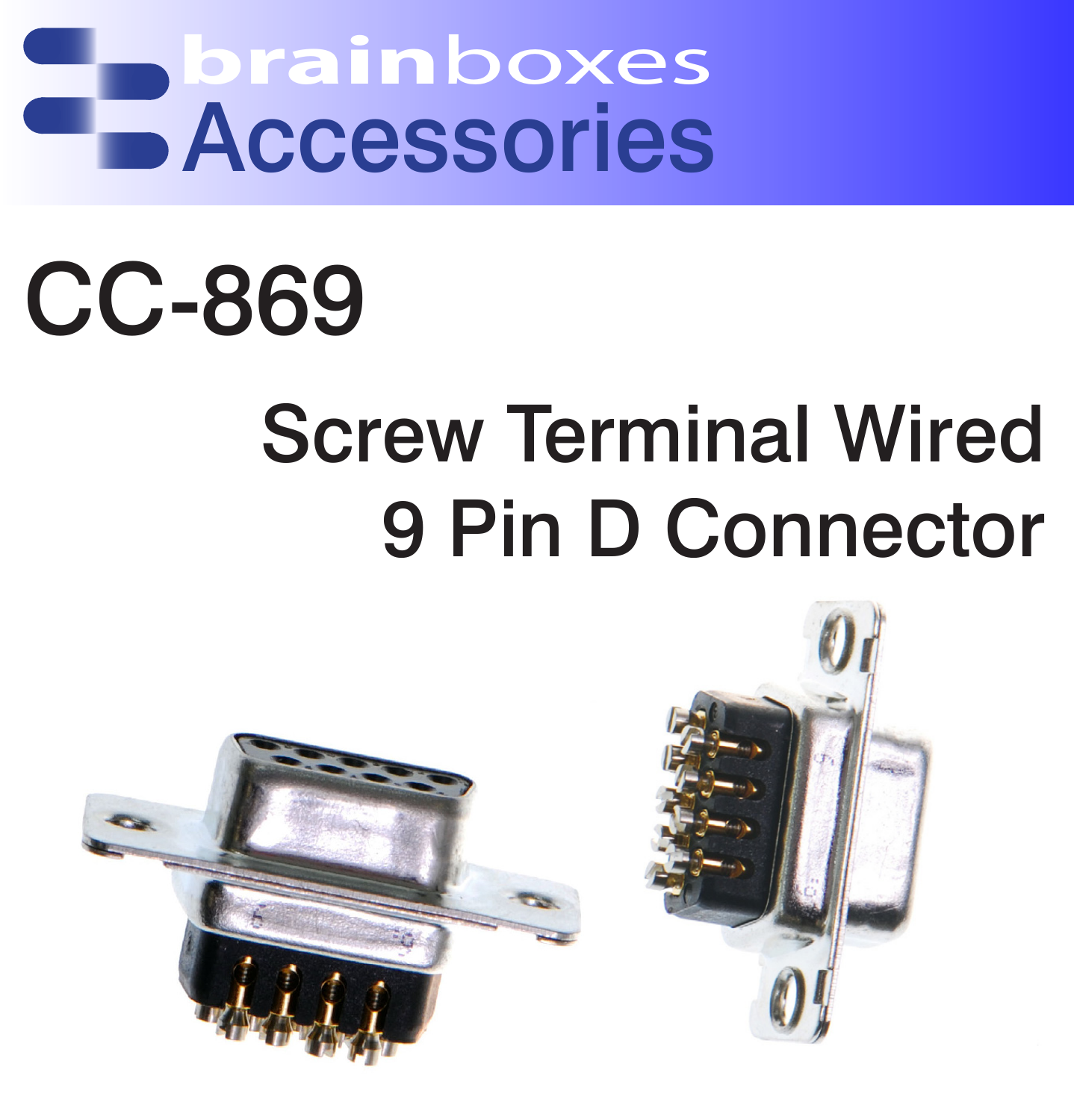# CC-869

#### Screw Terminal Wired 9 Pin D Connector







The CC-869 is suitable for wiring Screw Terminal connections into a standard 9 Pin D connector, ideal for quick but secure solderless connections in the field.

- 9 Pin D female connector
- Screw Terminal contact brass with nickel-plating
- Insulating plastic back shell, with cable strain relief



Many industries use stripped wire screw terminals as the de facto connection method. This adapter enables devices with the ubiquitous 9 pin male D to be used in these situations.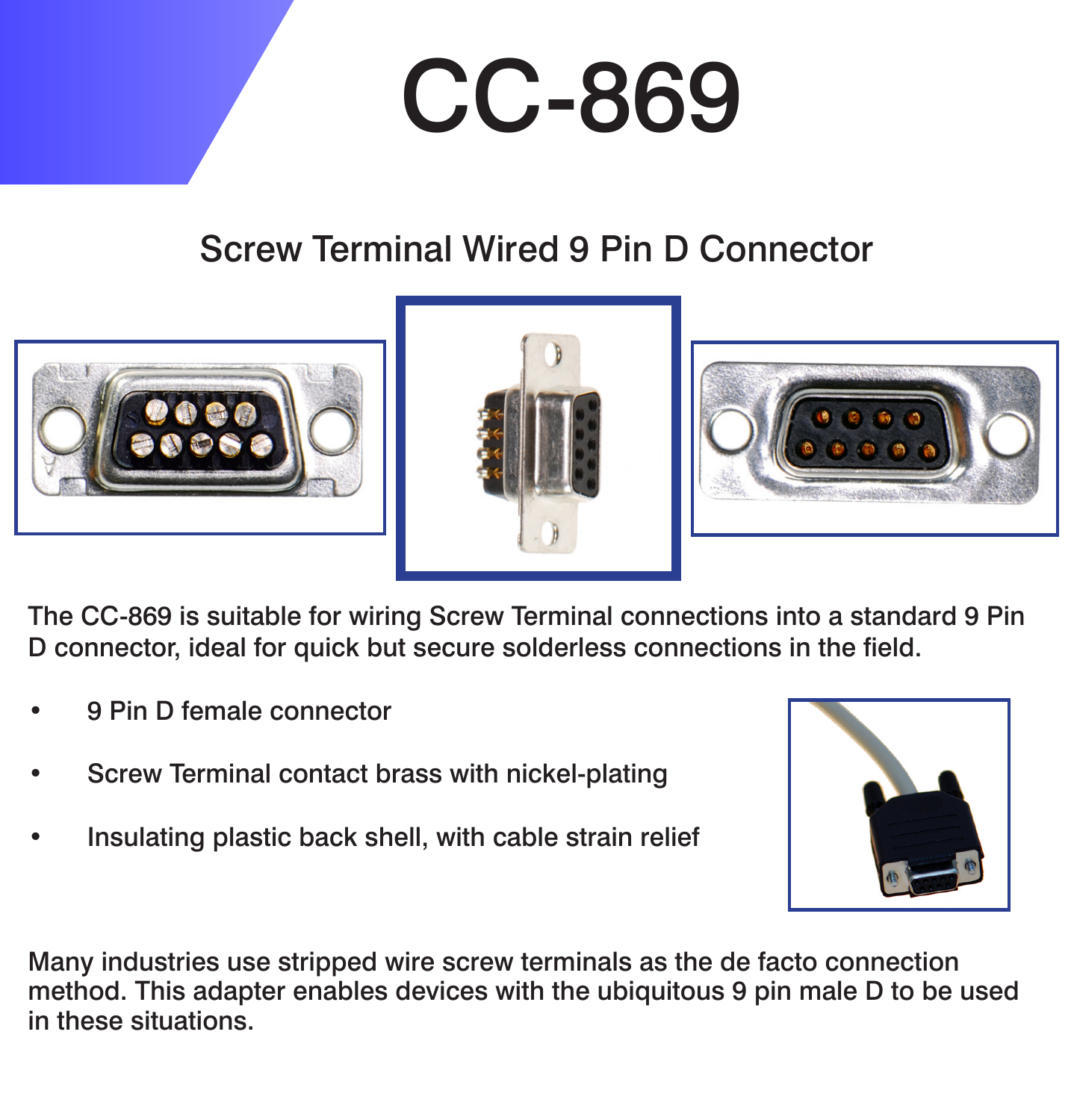

Please refer to the manufacturer's information for the product you wish to connect.

To fit CC-869 you will need: wire cutters, wire strippers, small screw driver (not included).









- Prepare wire to be connected
- Insert trimmed wire into appropriate terminal connection
	- tighten screws to secure connection









- Clip the wired connector in to the plastic housing
- Secure the cable using the cord grip
- Push the two halves of the plastic casing together until they click.